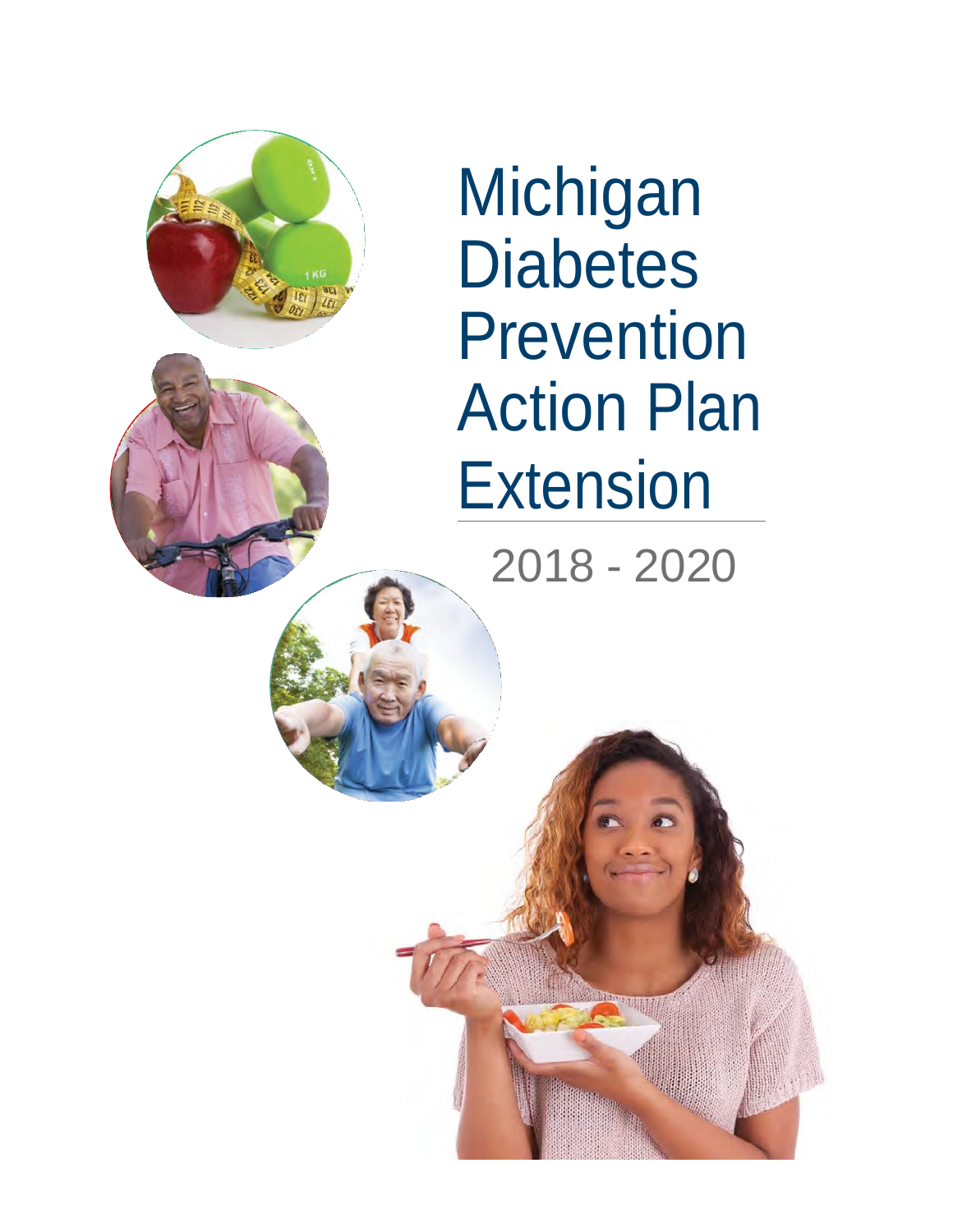## **Background**

The *Michigan Diabetes Prevention Action Plan, 2016-2018* was developed as the result of an intensive action planning process that took place in spring 2015 led by the Michigan Department of Health and Human Services (MDHHS) Diabetes Prevention and Control Program (MiDPCP) in partnership with the Centers for Disease Control and Prevention (CDC), the National Association of Chronic Disease Directors (NACDD), and the American Medical Association (AMA). This process engaged nearly 90 employers, health plans, health systems, healthcare providers, public health agencies, and other organizations concerned about the burden of diabetes in Michigan and the growing, but largely unrecognized, danger posed by prediabetes. These diverse stakeholders worked together to provide recommendations that could help drive diabetes prevention

efforts forward in the state. Following the action planning process, staff from the MiDPCP summarized the results and recommendations into three key focus areas that highlighted the highest priorities of participants:

- 1. Prediabetes Awareness, which included increasing awareness among all sectors;
- 2. Health Systems Policy, which included increasing screening, testing, and referral of high-risk patients to the Diabetes Prevention Program (DPP) and increasing employer and health plan coverage or reimbursement of the DPP; and
- 3. Community-Clinical Linkages, which included creating sustainable, community-clinical partnerships and establishing bi-directional referral systems for the DPP.

The resulting *Prevention Action Plan* outlined the following four goals that guided statewide efforts to address the three key focus areas between 2016 and 2018:

- 1. By 2018, implement a multi-faceted communications plan to increase public and healthcare provider awareness of prediabetes and the DPP offerings. (Prediabetes Awareness)
- 2. By 2018, increase DPP reimbursement coverage through at least one Michigan Medicaid plan and one private insurer. (Health Systems Policy: Coverage)
- **Prediabetes Awareness Community-Clinical Linkages Health Systems Policy**
- 3. By 2018, engage four healthcare partners to develop systems to screen, test, and refer patients with prediabetes and those at risk for developing type 2 diabetes to a Diabetes Prevention Recognized Program (DPRP). (Health Systems Policy: Screen, Test, Refer)
- 4. By 2018, establish bi-directional referral systems between eight healthcare providers and Michigan DPRPs. (Community-Clinical Linkages)

Objectives and strategies were identified for each of the four goals and action items were developed to guide implementation of the *Prevention Action Plan*. Key stakeholders and collaborative partners integral to carrying out the plan were convened and the MiDPCP provided technical assistance, support, and leadership throughout the process.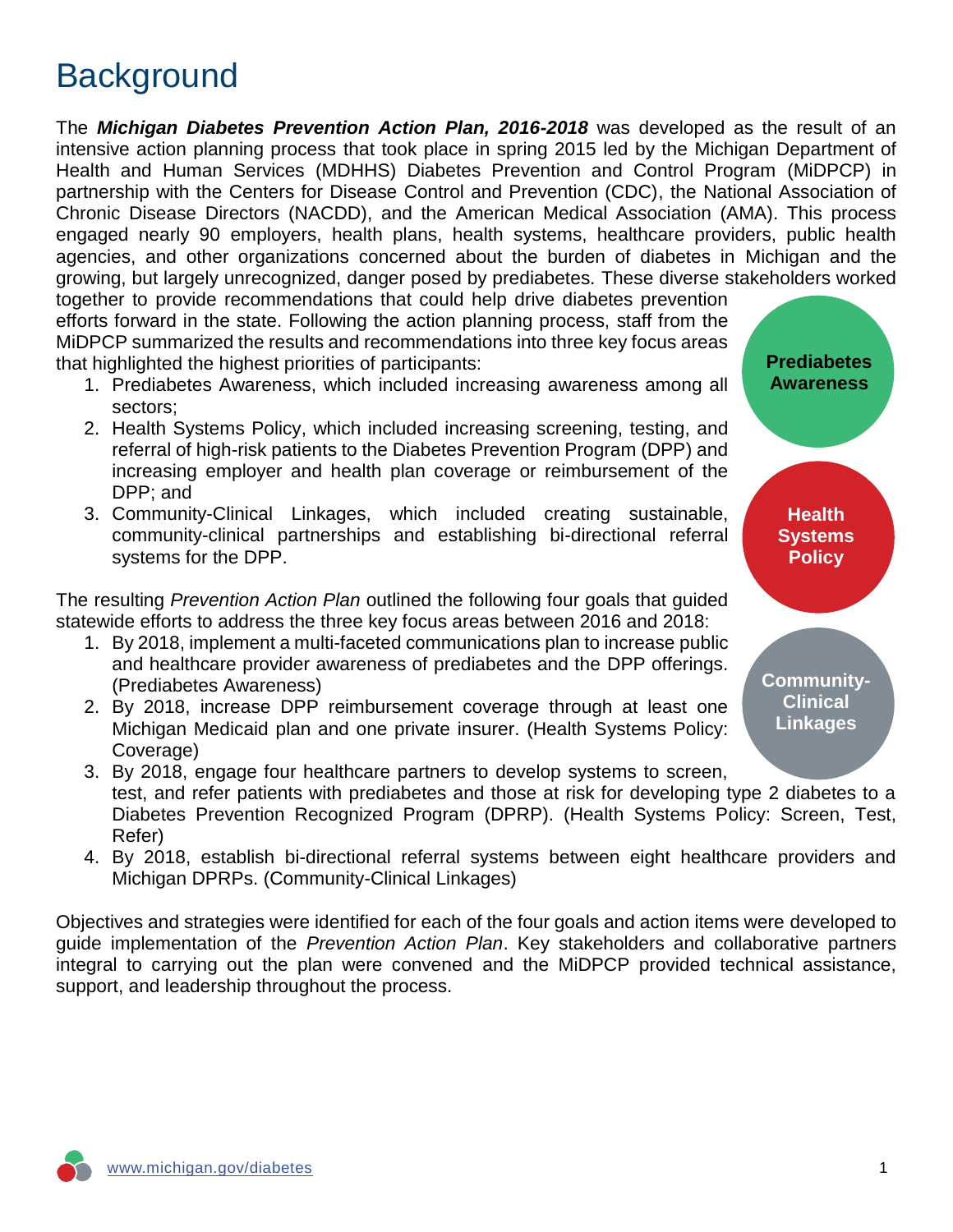## Key Successes to Date

Since 2005, the MiDPCP has been engaged in diabetes prevention efforts. The MiDPCP has supported and collaborated with more than 200 organizations through two statewide partnerships focused on the prevention of diabetes. One of those partnerships, the Michigan Diabetes Prevention Network (Michigan DPN; [www.midiabetesprevention.org\)](http://www.midiabetesprevention.org/), links diabetes prevention partners and DPP organizations throughout the state with one another and with other state-level partners. It also provides a venue in which to share resources, information, and success stories. Through the efforts of the Michigan DPN, significant progress has been made toward meeting the four overarching goals of the *Prevention Action Plan*. Key successes achieved between 2015 and 2018 are summarized below by focus area.

### **Prediabetes Awareness**

- The MiDPCP developed yearly media campaigns from 2015-2018. The media campaigns utilized radio, print, digital, google search, transit ads, and outdoor ads to increase awareness and enrollment in DPPs. The call to action was to visit the [www.michigan.gov/diabetes](http://www.michigan.gov/diabetes) website. The campaigns resulted in over 41 million total impressions.
- The MiDPCP considered the linguistic and cultural appropriateness of prediabetes awareness materials through the dissemination of Spanish-language materials in high burden areas and the development of promotional materials that included images of ethnically and racially diverse people.
- Ongoing efforts include the evaluation of media campaigns and collaboration with partners to tailor messaging and ensure media meets the cultural, language, and literacy needs of priority populations as well as the communication needs of people with disabilities.

### **Health Systems Policy: Coverage/Reimbursement**

- In collaboration with the National Kidney Foundation of Michigan (NKFM), the MiDPCP presented to Medicaid staff and networks, including the Medicaid Clinical Advisory Committee, Managed Care Plan Medical Directors, Quality Improvement Directors, and Medicaid Managed Care Directors. Presentations included an overview of burden data, prediabetes and risk factors, DPP details and eligibility criteria, outcome data, and return on investment.
- With the American Medical Association (AMA) and Emerson Consultants, Inc., MDHHS developed a two-part webinar series titled "*Compounding on Your Diabetes Prevention Investment-Finding the Payoff*" and "*Implementing a Successful DPP Reimbursement Model-What You Need to Know*." Webinar recordings are available at [www.midiabetesprevention.org.](http://www.midiabetesprevention.org/)
- Through partner efforts, nearly 20 employers across Michigan are now engaged in the DPP. Engagement includes promotion and awareness, pilot projects, or offering the DPP as a covered medical or wellness benefit.
- Ongoing efforts include continued outreach, education, and engagement of Michigan Medicaid Managed Care Plans and Michigan employers and employer groups through presentations, meetings, and partner efforts.

### **Health Systems Policy: Screen, Test, Refer**

- Developed and disseminated a Screen, Test, Refer (STR) survey statewide, including throughout the Upper Peninsula. The Michigan Center for Effective IT Adoption (M-CEITA) worked with the MiDPCP to publish the STR survey analysis and provided key recommendations for ongoing support to health systems.
- The Michigan Health Improvement Alliance (MiHIA) conducted key informant interviews and provided additional recommendations to scale STR strategies. The STR survey and key

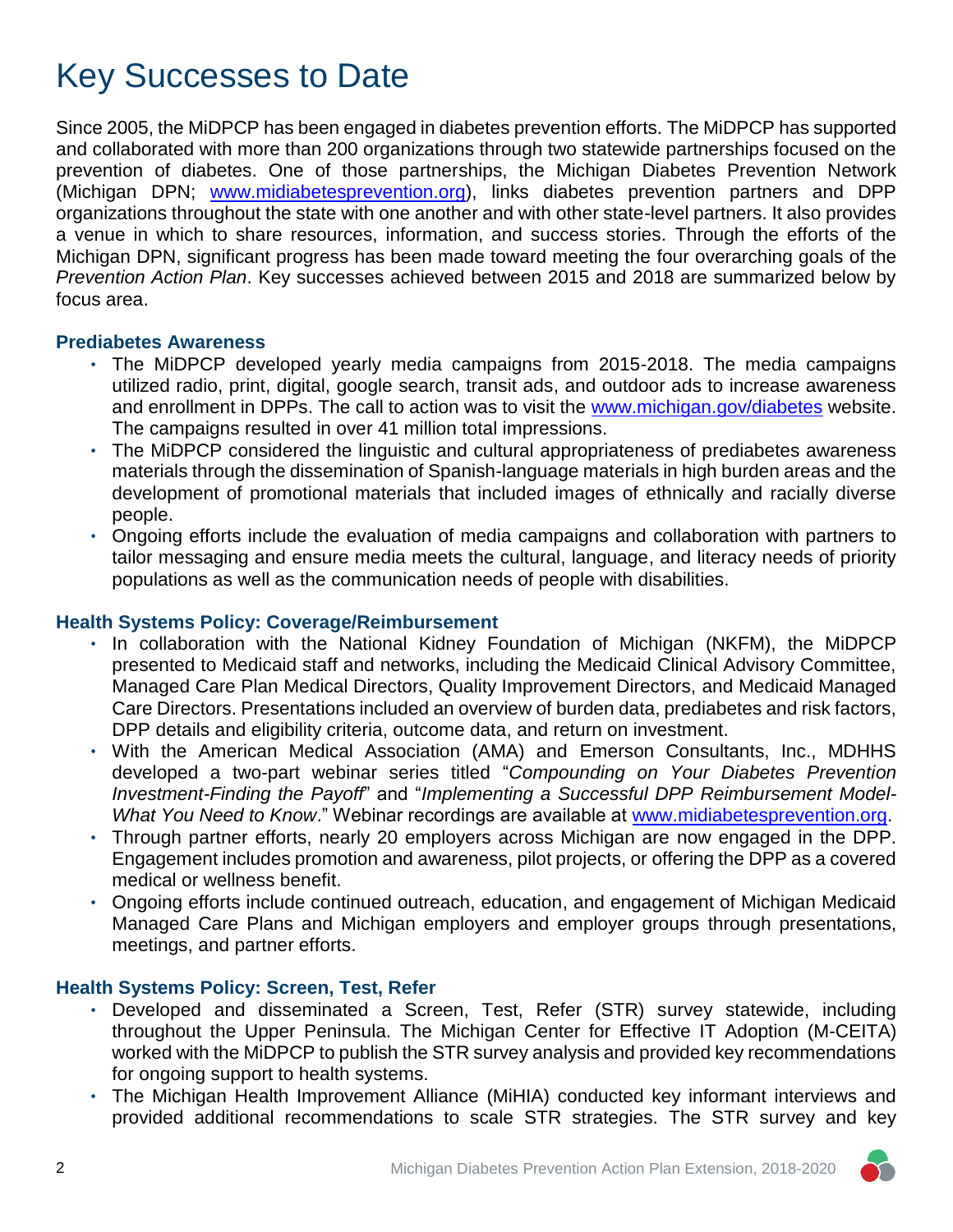recommendations are available by request.

- Through a partnership with the MiDPCP, Cherry Health, Inc. adopted the AMA algorithm for point of care prediabetes identification, added prediabetes to the point of care decision making tool, and improved the process to refer patients to the DPP.
- Enhanced the partnership between the MiDPCP and the Michigan State Medical Society (MSMS) to include the promotion of DPP within physician organizations.
- Ongoing support includes the implementation of selected recommendations, resource sharing, and continued health system engagement.

### **Community-Clinical Linkages**

- In each of the Chronic Disease Coordinating Networks, the MiDPCP mapped and analyzed current bidirectional referral models and shared processes and feedback with DPP providers and health systems.
- Through technical assistance provided by the MiDPCP, M-CEITA, and MPRO, more than ten health systems in five counties implemented workflows to include DPP referrals and Community Health Workers were integrated as members of the care team and connectors to the DPP.
- Regional Diabetes Prevention Networks conducted referral discussion groups to learn more about current referral partners, processes, and opportunities to build capacity.
- Ongoing efforts will focus on distributing best practices to additional DPP providers and continuous quality improvement within healthcare organizations.

## Development of the Prevention Action Plan Extension

As the timeframe for the *Michigan Diabetes Prevention Action Plan, 2016-2018* was drawing to an end, the MiDPCP convened a diverse group of stakeholders on July 19, 2018 for a full-day facilitated discussion to acknowledge the key successes to date and develop recommended actions that could be taken by 2020 to accomplish any of the previously developed strategies that were not yet met. Those in attendance reviewed four documents, one for each focus area, which outlined the progress to date and actions already taken for all objectives and associated strategies. Participants were then broken into smaller groups that addressed a single unmet strategy. After individually brainstorming actions that could be taken to address the unmet strategy, each group compiled a comprehensive list of actions that represented ideas put forth by all members of the group and were both within the group's sphere of influence and within the scope of the group's available time and resources to complete. Next, the groups identified the best person to move each action/task forward and listed key partners who should be involved. Following this process, all four groups shared a brief review of their focus area, the objective and strategy that they were addressing, and the new actions that they developed with all present at the meeting. This process was repeated a second time to brainstorm actions for the remaining unmet strategies.

Following the stakeholder meeting on July 19, MiDPCP staff reconvened on August 14, 2018 to review the action items that were developed during the previous meeting. *(Please see Appendix A for a full list of participants who took part in the meetings on July 19 and/or August 14.)* During this process, additional, intermediary action items were added to the plan as needed to address the unmet strategies. Key partners and collaborators were identified for each action, and a tentative timeline was developed to guide implementation and allow for the periodic assessment of progress throughout the next two years. The newly developed action items, along with a summary of key strategic partners, that resulted from this meeting are summarized below, first by focus area and then by unmet strategy.

For a full copy of the *Michigan Diabetes Prevention Action Plan, 2016-2018* or the *Michigan Diabetes Prevention Action Plan Extension, 2018-2020* visit [www.michigan.gov/diabetes](http://www.michigan.gov/diabetes) and learn how you and your organization can become involved.

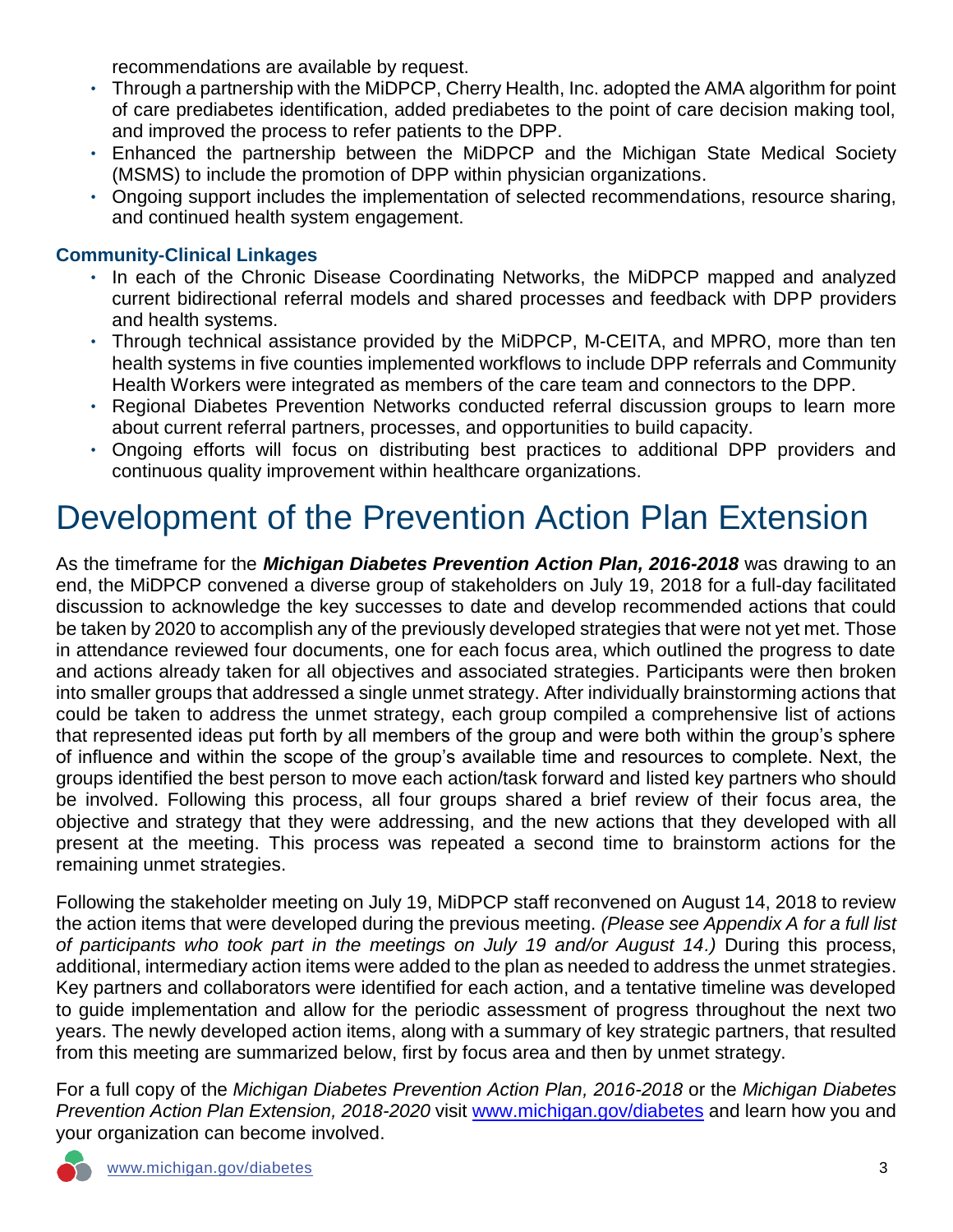## **Strategic Area of Focus:** Prediabetes Awareness

| <b>GOAL</b>                                                                                                                                                                                                                                                                                                                                             |                                                                                                        | By 2020, implement a multi-faceted communications plan to increase public<br>and healthcare provider awareness of prediabetes and the Diabetes<br><b>Prevention Program (DPP) offerings.</b>                                                                                                                                                                    |                                                                                                                                                                                                                                                                                                                   |  |
|---------------------------------------------------------------------------------------------------------------------------------------------------------------------------------------------------------------------------------------------------------------------------------------------------------------------------------------------------------|--------------------------------------------------------------------------------------------------------|-----------------------------------------------------------------------------------------------------------------------------------------------------------------------------------------------------------------------------------------------------------------------------------------------------------------------------------------------------------------|-------------------------------------------------------------------------------------------------------------------------------------------------------------------------------------------------------------------------------------------------------------------------------------------------------------------|--|
| Objective#1                                                                                                                                                                                                                                                                                                                                             |                                                                                                        | Develop and deploy a communications plan that includes statewide media and a<br>focus on priority populations.                                                                                                                                                                                                                                                  |                                                                                                                                                                                                                                                                                                                   |  |
| <b>Strategy</b>                                                                                                                                                                                                                                                                                                                                         |                                                                                                        | <b>Action Items</b>                                                                                                                                                                                                                                                                                                                                             | <b>Strategic Partners</b>                                                                                                                                                                                                                                                                                         |  |
| #2: Ensure that the<br>communications plan<br>and related messages<br>and materials address:<br>· cultural, language,<br>and literacy needs;<br>• health disparities<br>and social<br>determinants of<br>health; and<br>• the communication<br>needs of people<br>with disabilities,<br>including people<br>with hearing and/or<br>visual disabilities. |                                                                                                        | a. Assess the extent to which existing<br>materials are culturally appropriate.<br>b. Gather feedback from partners that<br>serve priority populations as new<br>materials are created.<br>c. Develop new materials that address<br>the feedback on existing<br>media/materials and cultural,<br>language, and literacy needs.<br>d. Disseminate new materials. | • Medicaid<br>• MDHHS Communications<br>• Disability Network<br>• Transit<br>• Arab Community Center for<br><b>Economic and Social</b><br>Services (ACCESS)<br>• Regional DPP Networks<br>• Faith Communities<br>• National Kidney Foundation<br>of Michigan (NKFM)<br>• MI Diabetes Prevention<br><b>Network</b> |  |
| <b>Strategy</b>                                                                                                                                                                                                                                                                                                                                         |                                                                                                        | <b>Action Items</b>                                                                                                                                                                                                                                                                                                                                             | <b>Strategic Partners</b>                                                                                                                                                                                                                                                                                         |  |
| #4: Explore opportunities<br>development of a<br>comprehensive,<br>statewide DPP<br>database that is web-<br>mobile-friendly, and<br>healthcare providers,<br>employers, health<br>the public.                                                                                                                                                          | for collaboration on the<br>based, searchable, and<br>that can be shared with<br>plans, and members of | a. Compare electronic referral systems<br>for evidence-based programs which<br>incorporate data collection, promotion<br>of program offerings, and the<br>capability to send and receive e-<br>referrals.                                                                                                                                                       | • MI Diabetes Prevention Plan<br>Workgroups                                                                                                                                                                                                                                                                       |  |

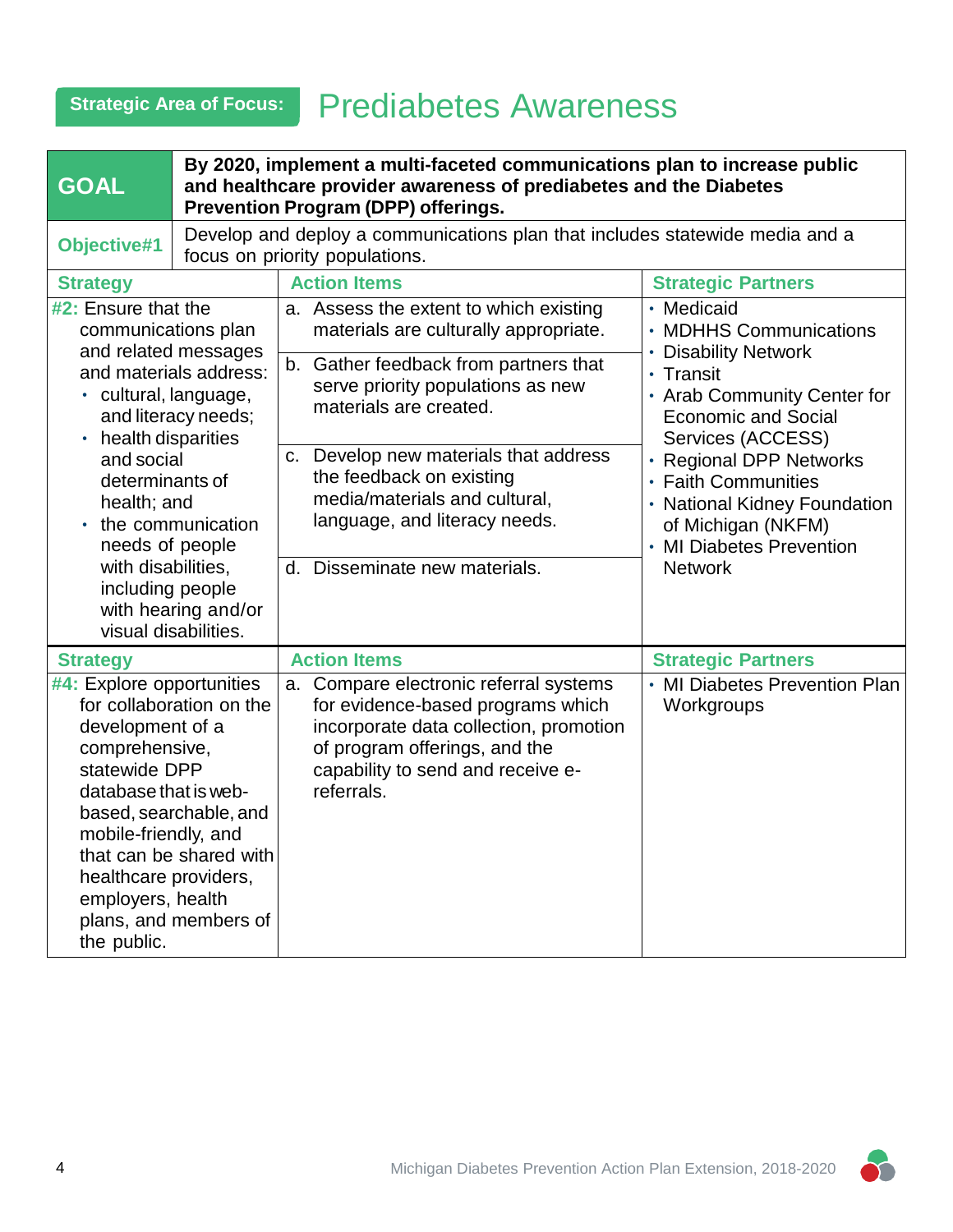## **Strategic Area of Focus:** Health Systems Policy: Coverage

| <b>GOAL</b>                                                                                                                                                                                                   | By 2020, increase DPP reimbursement coverage through at least one<br>Michigan Medicaid plan and one private insurer.                                                                        |                                                                                                           |                                                                                                                                                                                                                                                                 |
|---------------------------------------------------------------------------------------------------------------------------------------------------------------------------------------------------------------|---------------------------------------------------------------------------------------------------------------------------------------------------------------------------------------------|-----------------------------------------------------------------------------------------------------------|-----------------------------------------------------------------------------------------------------------------------------------------------------------------------------------------------------------------------------------------------------------------|
| <b>Objective #1</b>                                                                                                                                                                                           | Provide education on reimbursement models, claim codes, overall benefit design,<br>and updates on Medicare DPP coverage, as available, to Michigan employers,<br>health plans, and MiDPRPs. |                                                                                                           |                                                                                                                                                                                                                                                                 |
| <b>Strategy</b>                                                                                                                                                                                               |                                                                                                                                                                                             | <b>Action Items</b>                                                                                       | <b>Strategic Partners</b>                                                                                                                                                                                                                                       |
| #2: Partner with the<br>state's Business<br>Coalition on Health,<br>Michigan Chamber of<br>Commerce, and other<br>employer associations<br>to disseminate<br>information about<br>prediabetes and<br>MiDPRPs. |                                                                                                                                                                                             | a. Determine key contacts with<br>business/employer groups as well as<br>physician/participant champions. | • Economic Alliance on Health<br>Getting to the Heart of the<br><b>Matter</b>                                                                                                                                                                                   |
|                                                                                                                                                                                                               |                                                                                                                                                                                             | b. Invite other key stakeholders in the<br>business community to the network.                             | • Live Well 4x4 Health and<br><b>Wellness Plan</b><br><b>MI Diabetes Prevention</b><br><b>Network</b><br><b>Detroit Regional Chamber</b><br>• MI Chamber of Commerce<br>• MI Healthier Tomorrow<br>Office of the State Employer<br>• State Alliance of Michigan |
|                                                                                                                                                                                                               |                                                                                                                                                                                             | c. Develop survey or informal<br>assessment.                                                              |                                                                                                                                                                                                                                                                 |
|                                                                                                                                                                                                               |                                                                                                                                                                                             | d. Conduct needs assessment of<br>employers/employer groups. Clarify<br>their interests/needs.            |                                                                                                                                                                                                                                                                 |
|                                                                                                                                                                                                               |                                                                                                                                                                                             | e. Assess needs of business community.                                                                    |                                                                                                                                                                                                                                                                 |
|                                                                                                                                                                                                               | f.                                                                                                                                                                                          | Develop a common message and<br>approach. Communication materials,<br>"ask," etc.                         | YMCAs (Y Alliance)<br>$\cdot$ NKFM                                                                                                                                                                                                                              |
|                                                                                                                                                                                                               |                                                                                                                                                                                             | g. Approach stakeholders'<br>business/employer groups. "Activate<br>the plan."                            |                                                                                                                                                                                                                                                                 |

| <b>Objective #2</b>                                                                           | Implement two DPP demonstration projects with Michigan Medicaid program,<br>employers or private health plans.                                                                                                                                     |                                                                                                                                                                                                                                                                                                                                                     |  |  |
|-----------------------------------------------------------------------------------------------|----------------------------------------------------------------------------------------------------------------------------------------------------------------------------------------------------------------------------------------------------|-----------------------------------------------------------------------------------------------------------------------------------------------------------------------------------------------------------------------------------------------------------------------------------------------------------------------------------------------------|--|--|
| <b>Strategy</b>                                                                               | <b>Action Items</b>                                                                                                                                                                                                                                | <b>Strategic Partners</b>                                                                                                                                                                                                                                                                                                                           |  |  |
| #1: Work with partners to<br>promote DPP<br>outcome data<br>(specifically for<br>Medicaid and | Identify a champion within the Office<br>a.<br>of the State Employer to advocate for<br>DPP coverage for State of Michigan<br>employees and assist in determining<br>key steps in securing coverage.                                               | • Worksite wellness consultant<br>at MDHHS<br>• Live Well 4x4 Health and<br><b>Wellness Plan</b><br>Getting to the Heart of the<br>$\bullet$<br>Matter<br>Michigan Association of<br>Health Plans (MAHP)<br>• 1422 Chronic Disease<br><b>Coordinating Networks</b><br>(CDCNs)<br>• Y Alliance<br><b>Michigan Primary Care</b><br>Association (MPCA) |  |  |
| employer projects) to<br>demonstrate the<br>benefits of DPP                                   | b. Identify a champion within Michigan<br>Medicaid to advocate for coverage of<br>the DPP for Medicaid beneficiaries.                                                                                                                              |                                                                                                                                                                                                                                                                                                                                                     |  |  |
| coverage.                                                                                     | c. Share enrollment and outcome data<br>from 1422 and demonstrate with/to<br>health plan champions, Medicaid, the<br>Office of the State Employer, and the<br>Michigan Association of Health Plans.<br>Utilize Michigan DPN to engage<br>partners. |                                                                                                                                                                                                                                                                                                                                                     |  |  |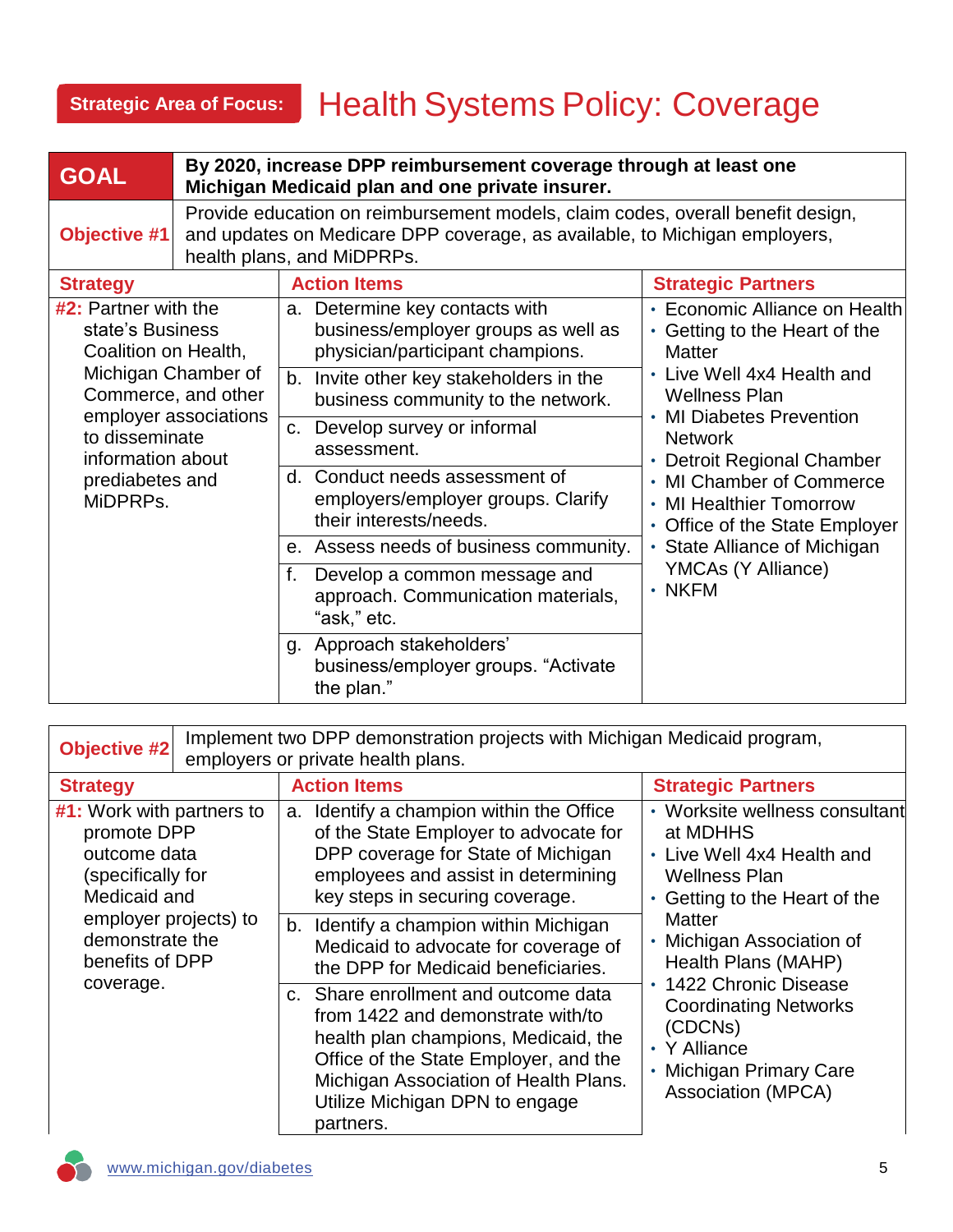|                                                                                       | d. Partner with MAHP to conduct<br>assessment of member health plans<br>and determine current diabetes<br>prevention efforts.<br>e. Explore the potential of a<br>demonstration project with a Federally<br>Qualified Health Center (FQHC).<br>Utilize data from the new<br>f.<br>demonstration projects to build the<br>case for coverage. |                                                                                                |
|---------------------------------------------------------------------------------------|---------------------------------------------------------------------------------------------------------------------------------------------------------------------------------------------------------------------------------------------------------------------------------------------------------------------------------------------|------------------------------------------------------------------------------------------------|
| <b>Strategy</b>                                                                       | <b>Action Items</b>                                                                                                                                                                                                                                                                                                                         | <b>Strategic Partners</b>                                                                      |
| #3: Partner with at least<br>two health plans<br>and/or employers to<br>develop a DPP | a. Advocate to Medicaid and/or the<br>Office of the State Employer to include<br>DPP as a covered benefit. (ongoing<br>action)                                                                                                                                                                                                              | • MI Diabetes Prevention<br><b>Network Partners</b><br>• Regional DPP Networks<br>$\cdot$ MAHP |
| demonstration project.                                                                | b. Identify geographic areas with large<br>employers with wellness focus.<br>Include top health plan and Medicaid<br>managed care plan.                                                                                                                                                                                                     |                                                                                                |
|                                                                                       | c. Determine capacity of DPP providers<br>(including virtual providers) in<br>identified geographic area and interest<br>to pursue employer/health plan<br>reimbursement.                                                                                                                                                                   |                                                                                                |
|                                                                                       | d. Make connection with DPP and<br>employer or health plan. Determine<br>who needs to be at the table.                                                                                                                                                                                                                                      |                                                                                                |
|                                                                                       | e. Begin demonstration project.                                                                                                                                                                                                                                                                                                             |                                                                                                |
|                                                                                       | Conclude demonstration project (12<br>f.<br>month program).                                                                                                                                                                                                                                                                                 |                                                                                                |
|                                                                                       | g. Gather and summarize results from<br>demonstration project.                                                                                                                                                                                                                                                                              |                                                                                                |
|                                                                                       | h. Share results from demonstration<br>project with Medicaid and the Office of<br>the State Employer.                                                                                                                                                                                                                                       |                                                                                                |

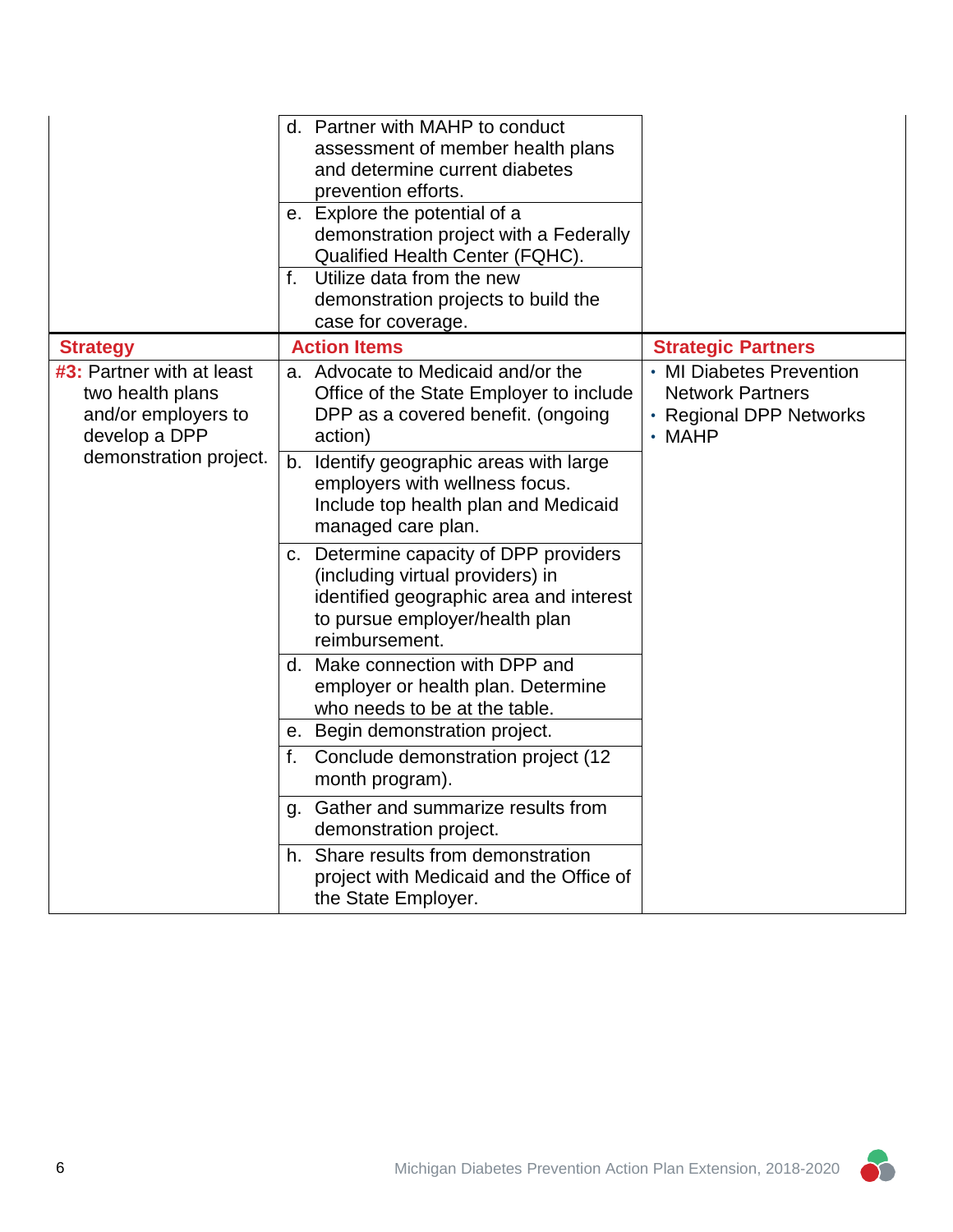### **Strategic Area of Focus:**

## Health Systems Policy: Screen, Test, Refer

| <b>GOAL</b>                                                                                                                        |                                                                                                            | By 2020, engage four healthcare partners to develop systems to screen,<br>test, and refer patients with prediabetes and those at risk for developing<br>type 2 diabetes to a Diabetes Prevention Recognized Program (DPRP).                                  |                                                                                                       |
|------------------------------------------------------------------------------------------------------------------------------------|------------------------------------------------------------------------------------------------------------|--------------------------------------------------------------------------------------------------------------------------------------------------------------------------------------------------------------------------------------------------------------|-------------------------------------------------------------------------------------------------------|
| <b>Objective #1</b>                                                                                                                | Four health systems will implement a prediabetes registry using their electronic<br>health records (EHRs). |                                                                                                                                                                                                                                                              |                                                                                                       |
| <b>Strategy</b>                                                                                                                    |                                                                                                            | <b>Action Items</b>                                                                                                                                                                                                                                          | <b>Strategic Partners</b>                                                                             |
| <b>#2:</b> Promote tools, best<br>practices, and lessons<br>learned around<br>developing<br>prediabetes registries<br>within EHRs. |                                                                                                            | a. Share STR survey analysis and MiHIA<br>focus group summary with diabetes<br>prevention network, Diabetes Partners<br>in Action Coalition (DPAC), MSMS,<br><b>MPCA, and Diabetes Self-</b><br><b>Management Education and Support</b><br>(DSMES) programs. | • MI Diabetes Prevention<br><b>Network</b><br>• Regional DPP Networks<br>$\cdot$ MPCA<br>$\cdot$ MSMS |
|                                                                                                                                    |                                                                                                            | b. Disseminate standards for<br>identification of and referral for<br>patients with prediabetes and<br>diabetes.                                                                                                                                             |                                                                                                       |
|                                                                                                                                    |                                                                                                            | c. Explore opportunities to connect STR<br>survey results to value-based payment<br>system to incentivize provider<br>referrals.                                                                                                                             |                                                                                                       |
|                                                                                                                                    |                                                                                                            | d. Utilizing aggregate Azara data,<br>promote STR processes.                                                                                                                                                                                                 |                                                                                                       |

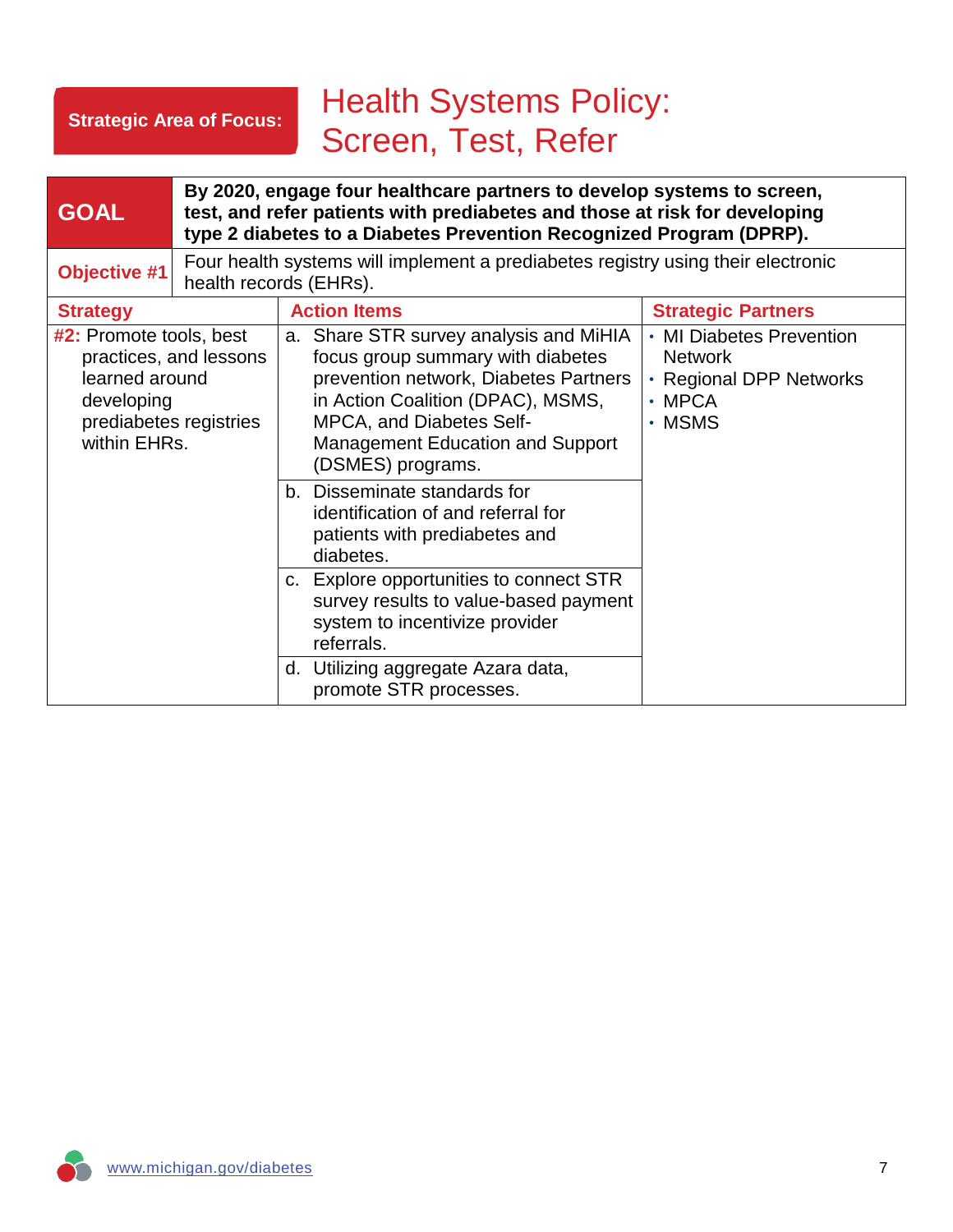# **Strategic Area of Focus:** Community-Clinical Linkages

| <b>GOAL</b>                                                                                                                                   | By 2020, establish bi-directional referral systems between eight healthcare<br>providers and MiDPRPs. |                                                                                                                                                                       |              |
|-----------------------------------------------------------------------------------------------------------------------------------------------|-------------------------------------------------------------------------------------------------------|-----------------------------------------------------------------------------------------------------------------------------------------------------------------------|--------------|
| <b>Objective #1</b>                                                                                                                           |                                                                                                       | Increase awareness of best practices for DPP bi-directional referral systems<br>between healthcare providers and MiDPRPs.                                             |              |
| <b>Strategy</b>                                                                                                                               |                                                                                                       | <b>Action Items</b><br><b>Strategic Partners</b>                                                                                                                      |              |
| #2: Through Michigan<br>DPN and DPAC,<br>share best practice                                                                                  |                                                                                                       | a. Connect with at least one partner to<br>$\cdot$ AMA<br>promote electronic referral models and<br>• Henry Ford Health System<br>lessons learned.<br>• Cherry Health |              |
| models on<br>establishing<br>sustainable, effective,<br>bi-directional referral<br>systems with diabetes<br>prevention statewide<br>partners. |                                                                                                       | $\cdot$ NKFM<br>b. Connect with at least one partner to<br>• Regional DPP Networks<br>promote paper-based referral models<br>• DSMES Programs<br>and lessons learned. |              |
|                                                                                                                                               |                                                                                                       | c. Identify methods (video, infographic,<br>etc.) to share referral models and<br>lessons learned.                                                                    | $\cdot$ MPCA |
|                                                                                                                                               |                                                                                                       | d. Determine resources needed to<br>develop promotional materials.                                                                                                    |              |
|                                                                                                                                               |                                                                                                       | e. Assess the number of DSMES<br>programs that offer DPP and are<br>connected to an EHR/HIT.                                                                          |              |
|                                                                                                                                               |                                                                                                       | Assess capacity and interest of<br>f.<br>DSMES programs to serve as a<br>central DPP referral source.                                                                 |              |
|                                                                                                                                               |                                                                                                       | g. Partner with MPCA to distribute<br>referral resources.                                                                                                             |              |

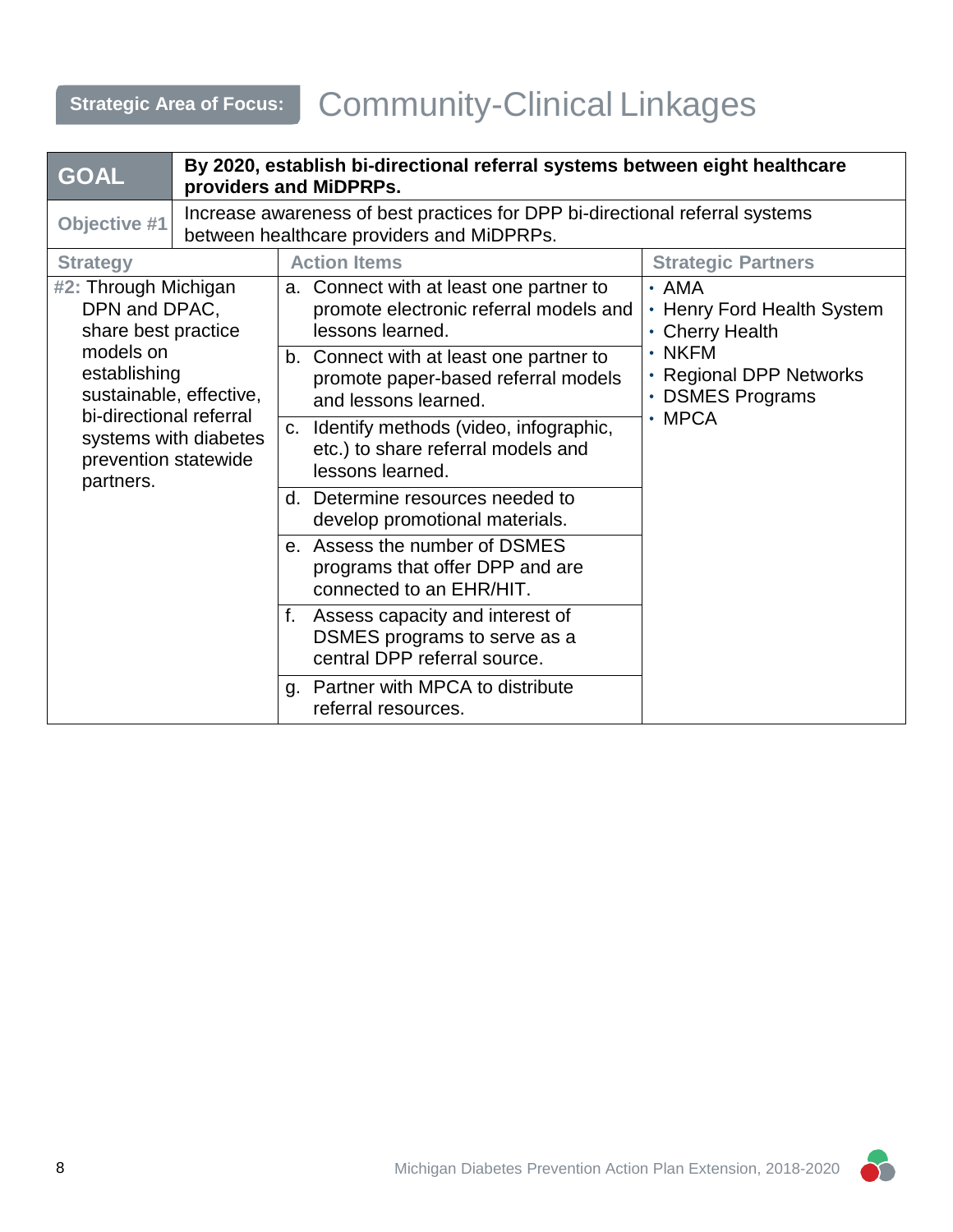## Appendix A: Action Planning Participants

The MDHHS Diabetes Prevention and Control Program would like to acknowledge the following individuals who contributed to the development of the *Michigan Diabetes Prevention Action Plan Extension, 2018-2020*. Their time and expertise is greatly appreciated.

- Fran Talsma, MSW State Alliance of Michigan YMCAs
- Kandi Jezek, RN, BS, CCM Priority Health
- Cindy Bruett Trinity Health (1705)
- Candy Vertalka, RN Michigan Primary Care Association
- Dara Barerra Michigan State Medical Society
- Michele Bernreuter, MS, RD, CDE Hurley Medical Center
- Charlene Cole, MHA National Kidney Foundation of Michigan
- Paul Dake, MD Diabetes Partners in Action Coalition
- Richard Wimberley, MPA Michigan Department of Health and Human Services
- Lauren Neely, MPH, CHES Michigan Department of Health and Human Services
- Kim Lombard, MS, RD, CDE Michigan Department of Health and Human Services
- Tamah Gustafson, MPH, CHES, CPH Michigan Department of Health and Human Services
- Tracy Liichow, MPH Michigan Department of Health and Human Services
- Dawn Crane, MS, RN, CDE Michigan Department of Health and Human Services
- Amy Stagg Michigan Department of Health and Human Services
- Krystal Quartermus, MS, RD Michigan Department of Health and Human Services